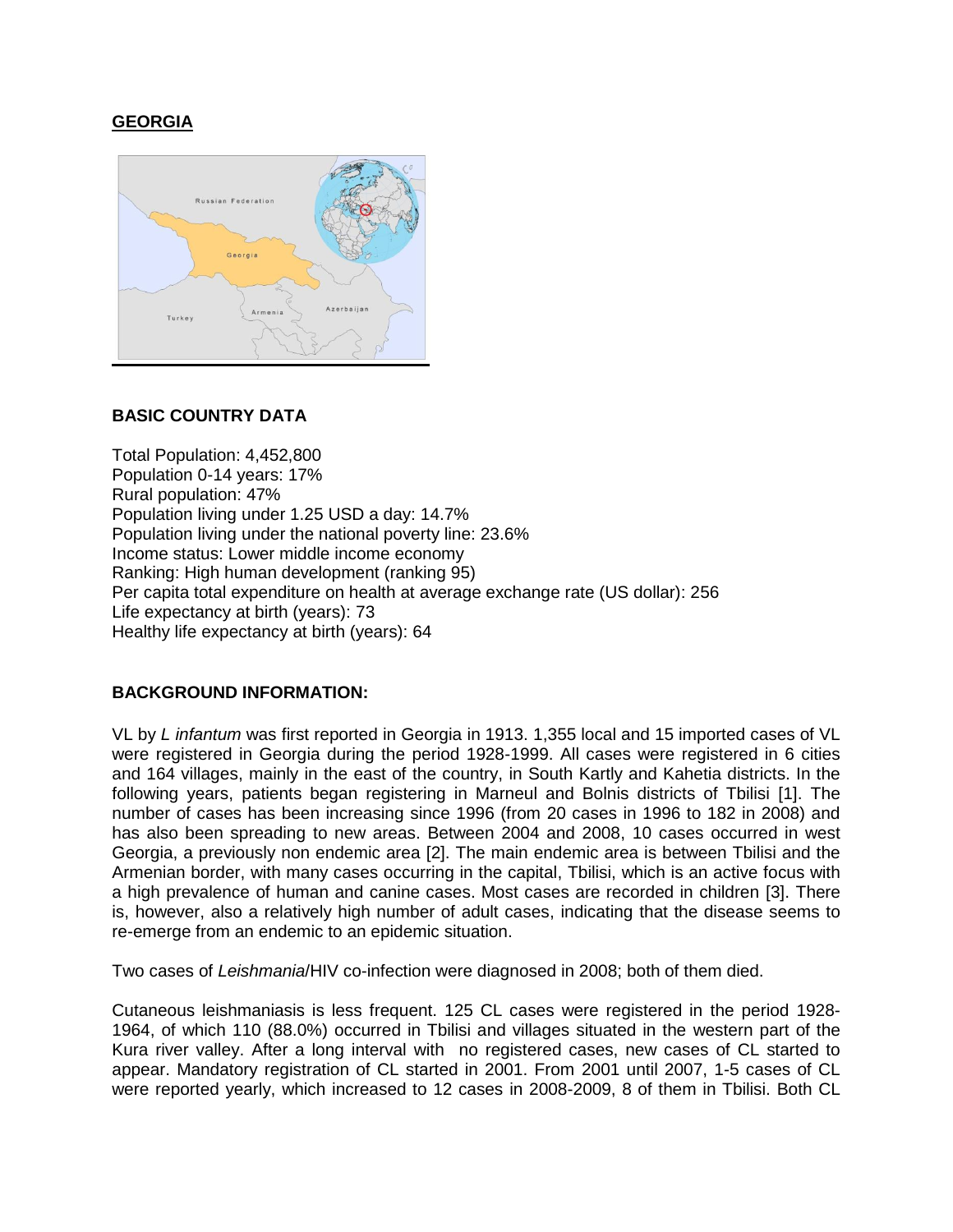and VL are underreported, due to their relatively recent re-emergence and a consequent lack of awareness and the lack of a training program for medical doctors.

## **PARASITOLOGICAL INFORMATION**

| Leishmania species | <b>Clinical form</b> | <b>Vector species</b>                         | <b>Reservoirs</b>  |
|--------------------|----------------------|-----------------------------------------------|--------------------|
| infantum           | ZVL                  | P. kandelakii, P. balcanicus,<br>P. halepensi | Canis familiaris ' |
| L. major           | СL                   | unknown                                       |                    |

## **MAPS AND TRENDS**

### **Visceral leishmaniasis**



### **Cutaneous leishmaniasis**

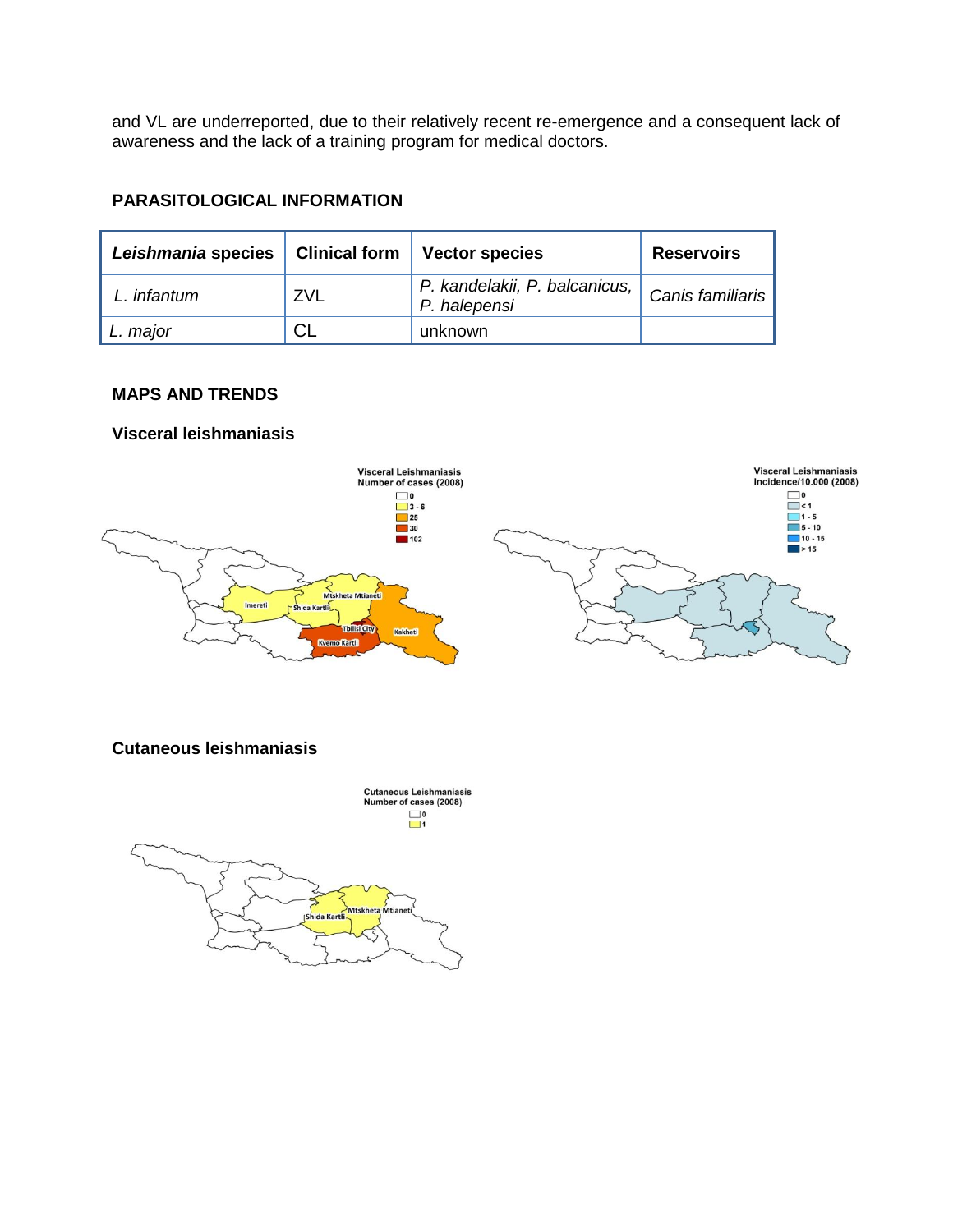### **Visceral leishmaniasis trend**



### **Cutaneous leishmaniasis trend**



### **CONTROL**

The notification of leishmaniasis is mandatory in the country. There is no national leishmaniasis control program. There is no leishmaniasis vector control program and no bednet distribution program. Insecticide spraying is not done and there is no leishmaniasis reservoir control program.

### **DIAGNOSIS, TREATMENT**

#### **Diagnosis**

CL: on clinical grounds, in rare cases confirmation with microscopic examination of skin lesion sample.

VL: microscopic examination of bone marrow aspirate.

### **Treatment**

VL: antimonials, 20 mg Sb<sup>v</sup>/kg/day for 12-20 days. Cure rate is 96%, with 2% relapses and a 2% fatality rate.